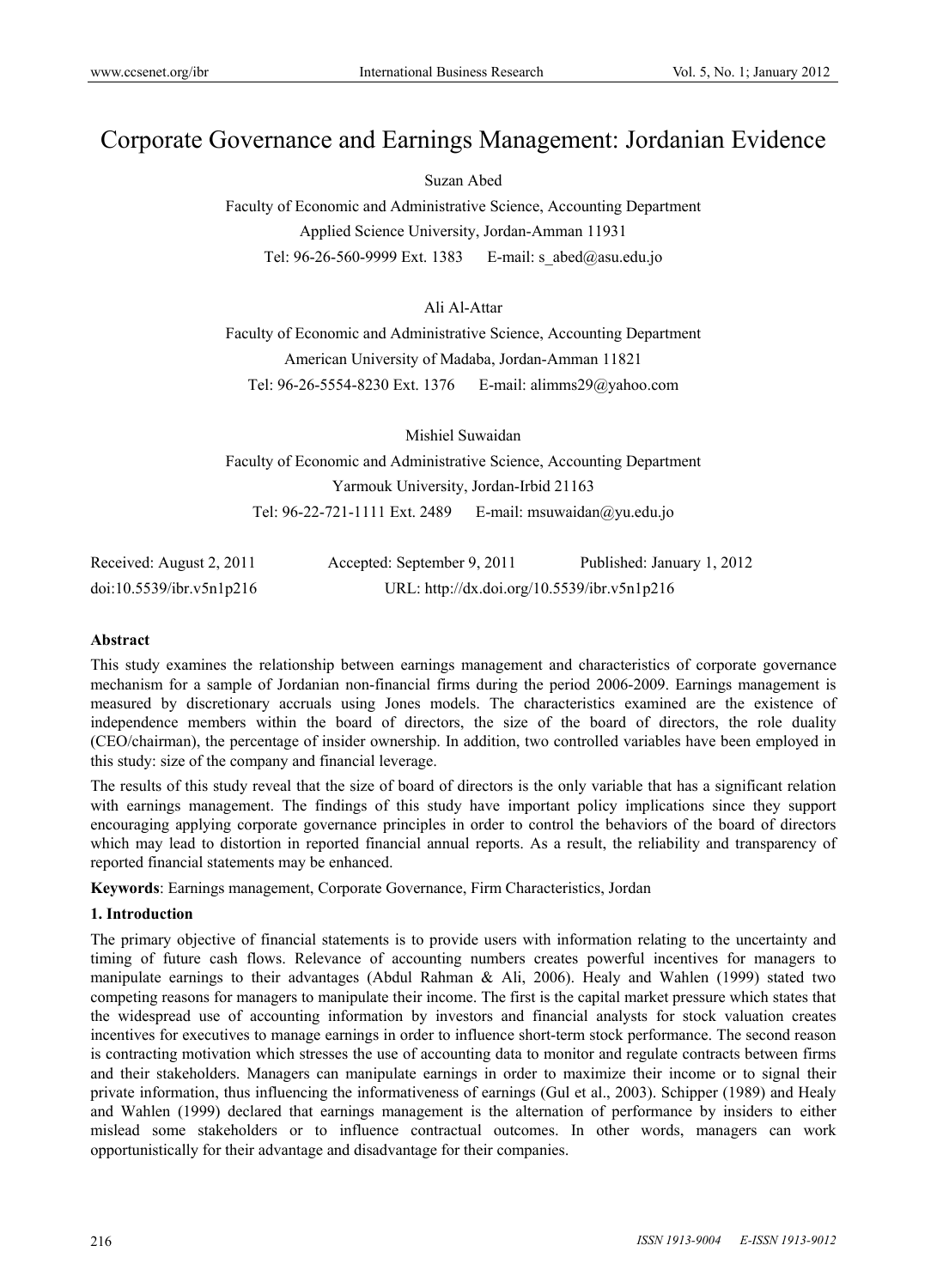Dechow et al. (1996) highlighted that accounting earnings are more reliable and more informative when managers' opportunistic behavior is controlled through a variety of monitoring systems. The bankrupt of large companies has raised serious questions about the effectiveness of different monitoring devices such as external examiner, voluntary disclosure and corporate governance mechanism (Ebrahim, 2007). There has been debate in the literature about the effectiveness of corporate governance factors. Corporate governance implies an explicit responsibility for boards in the financial reporting process. In doing so, it raises the expectation that boards will constrain opportunistic earnings management activities (Epps & Ismail, 2008). Fama and Jensen (1983) stated that board of directors has important role in protecting shareholder interests by monitoring firm's management team. Based on agency theory framework, outside directors have an incentive to avoid colluding with managers because the value of independent directors' human capital is partially determined by the effectiveness of their monitoring performance (Fama and Jensen, 1983). Otherwise, the value of their human capital as outside directors may diminish. Therefore, outside directors are widely believed to protect the interests of shareholders more effectively. In addition, audit committee serves as a monitor of the financial reporting system. The committee selects the external auditor and questions management, external and internal auditors to determine whether they are acting in the best interest of the company (Blue Ribbon Committee Report)

Although prior work has provided some insight into the role of corporate governance (Klein et al., 2002; Xie et al., 2003; Peasnell et al., 2005), but they have not examined corporate governance mechanism in an environment such as Jordan, where the agency problem is minimized; because most of the companies are family business and so this reduces the probability of earnings management activities. The examination of the level of earnings management in a society like Jordan, where the inclusion of the Jordanian code of corporate governance is just started in January 2009, may therefore contribute to the existing knowledge of earnings management. This study aims to acquire knowledge of whether the existence of corporate governance mechanisms are effective in extenuating earnings management activities among companies listed on the Amman Stock Exchange (ASE).

The remainder of this study is set out as follows: section 2 reviews previous studies and develops hypotheses based on exciting theories. Section 3 presents the research design and describes the data. Section 4, discusses the results. Section 5 provides a summary to the research findings and presents the main conclusions of the study. Moreover, contributions to the literature, limitations, and suggestions for future researches are also presented.

#### **2. Literature Review and Hypotheses Development**

Prior accounting research has examined the relationship between different corporate governance factors and earnings management (Beasley, 1996; Dechow et al., 1996; Peasnell, et al. 2005). The vast majority of previous studies has concentrated on board and audit committee as proxy for corporate governance mechanism. For example, Klein (2002) found that firms with boards and/or audit committees composed of independent directors are less likely to have larger abnormal accruals. In the same manner, Shen and Chih (2007) found that effective corporate governance mechanism tend to conduct less earnings management. Additionally, Abdul Rahman and Ali (2006) and Epps and Ismail (2008) confirmed that board characteristics are important determinants of earnings management. Bedard et al. (2004) found significant negative relation between measures of earnings management and the all-independent audit committees. However, they found no significant relation between earnings management and audit committee proxied by annual meetings. Cheng and Warfield (2005) investigated whether the propensity for earnings management is lower when management interest's and owners' interests are aligned through higher managerial ownership. Their results confirmed that earnings management is lower for firms with higher managerial ownership.

In the context of Jordan, Al-Fayoumi et al. (2010) examined the relationship between earnings management and ownership structure for the period 2001-2005. The results documented that managers' ownership is ineffective in aligning managers to take value maximizing decisions. Additionally, they found insignificant role for blockholders in monitoring managerial behavior earnings management. Al-khabash and Al-Thuneibat (2009) provided empirical evidence concerning the existence of earnings management from the perspective of external and internal auditors in Jordan, and they believe that managers deal with increasing or decreasing their earnings in order to legitimize their activities.

The current paper concentrates on discussing and analyzing the effects of corporate governance mechanism on earnings management among firms operating in an emerging market. With globalalization of business and financial markets, there has been strong demand for quality of information from firms across countries. By doing so, investors can conduct comparative evaluation of risk and return of firms in different countries (Jaggi and Leung, 2007). At the same time, several numbers of companies are owned by families, such diversity in ownership provides rich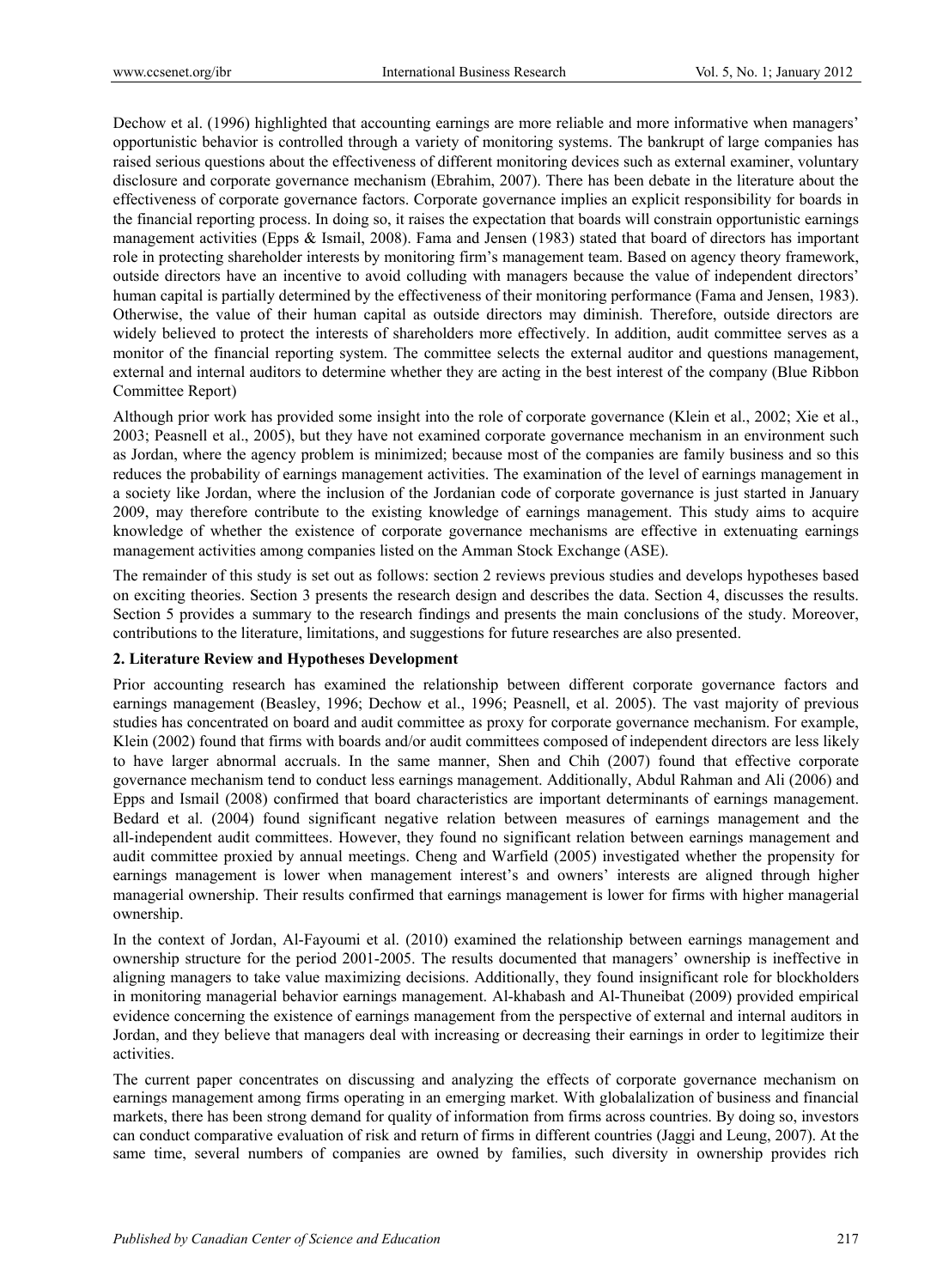environment for examination. Hence, several hypotheses are developed that identify and link specific elements of governance to earnings management.

# *2.1 Percent of Independent Outside Directors on the Board*

There is a considerable literature regarding the effect of the composition of the board of directors (i.e., inside versus outside directors). Agency theory supports the idea that board independence should be denominated by outside director. Dunn (1987) highlighted that board dominated by outsiders is in a better position to monitor and control managers. Fama and Jensen (1983) argued that the role of the board of directors is to protect shareholder interests by monitoring managers. An important factor that may affect the board's ability to monitor the firm's managers is its composition and the percentage of independent directors on the board.

A number of studies have linked the proportion of outside directors to financial performance and shareholder wealth (e.i., Brickley et al., 1994). Moreover, the dominance of non-executive directors is more effective in monitoring management. Klein (2002), Xie et al. (2003), Sonda et al. (2003) and Peasnell et al. (2005) provided evidence concerning board independence and earnings manipulation and found that companies with independent boards are less likely to report abnormal accruals. Conversely, Park and Shin (2003), Abdul Rahman and Ali (2006) and Osama and Noguer (2007) found no relationship between outsider directors and earnings management.

On the other hand, other studies proposing that completely independent boards may not be effective in monitoring management. For example, Agrawal and Knoeber (1996) found a negative relationship between independent board and firm performance, leading them to conclude that boards that have too many outsiders lose the expertise associated with officers serving on the board. Hence, based on agency theory, it can be hypothesized that:

H1: There is a significant negative relationship between earnings management and proportion of independent directors on the board

#### *2.2 Board Size*

Board size is viewed as an important element of board characteristics that may affect earnings management (Abdul Rahman and Ali, 2006). The Jordanian code of corporate governance documents that the number of board members has been left to the internal system of the company, although in all cases it should not be less than 5 members and not more than 13 members. Previous studies failed to provide empirical evidence between board size and the effectiveness of monitoring managers. For example, studies of Yermack (1996), Huther (1997) and Andres et al. (2005) indicated that larger board size might be less effective in monitoring management activities. Nevertheless, Dalton et al. (1999) showed that larger board members provide more advantages for their companies through sharing alternative experience which might decrease the incidence of earnings management.

Previous studies have used board size as a determinant of earnings management, but the influence of board size has received mixed results in previous studies. For example, Abdul Rahman and Ali (2006) found a positive relation between earnings management and board size. However, Xie et al. (2003) and Peasnell et al. (2005) found a negative association between earnings management and board size. Interestingly, Abbott et al. (2000) found no relation between quality of earnings and board size. Thus, based on agency theory, it can be hypothesized that:

H2: There is a significant negative relationship between earnings management and board size

#### *2.3 Role Duality*

Consistent with agency theory, the Jordanian corporate governance codes recommend that the role of the chairman should be separated from that of the CEO to ensure that the later would not be in a position with too much power to handle daily business operations. That is, CEO with excessive power over board could easily manipulate income.

The dual office structure also permits the CEO to effectively control information available to other board members and thus impede effective monitoring (Jensen, 1993).However, stewardship theory argues that role duality improve firm performance, because management's compensation is tied to the firm performance.

Previous studies examined the relation between earnings management and role duality. For example, Klein (2002) found that discretionary accrual is positively related to the CEO duality. In contrast, Beasley (1996) documented no significant relation between the likelihood of financial statements fraud and CEO duality. In the same manner, Abdul Rahman and Ali (2006) found that separation between the role of CEO and chairman has no effect on earnings management. Therefore, it can be hypothesized that:

H3: There is a significant positive relationship between earnings management and role duality

#### *2.4 Concentrated Ownership*

Agency theory suggests that shareholdings held by managers help align their interests with those of shareholders (Jensen and Meckling, 1976). Furthermore, under the convergence-of-interest hypothesis, insider ownership can be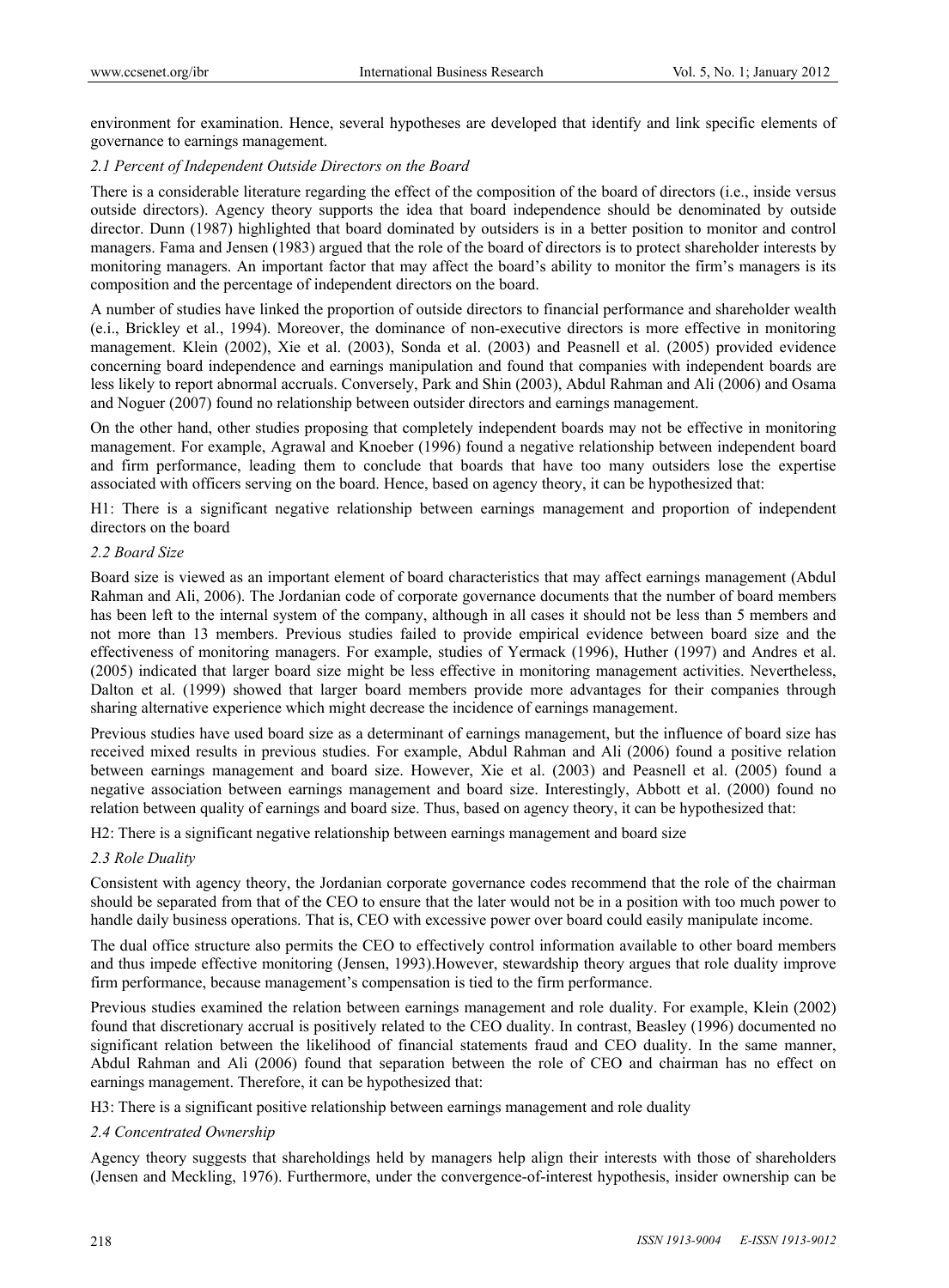seen as a mechanism to constrain the opportunistic behavior of managers and, therefore, earnings management is predicted to be negatively associated with insider ownership (Warfield et al., 1995).

Unlike the UK and the US which have dispersed ownership, ownership in Jordanian public listed companies are much more concentrated or owned by family or identifiable group (Al-Fayoumi et al., 2010). Previous studies on earnings management found a negative association between earnings management and insider ownership (Warfield et al., 1995; Chtourou et al., 2001; Abdul Rahman and Ali, 2006). In contrast, Al-Fayoumi et al. (2010) indicated that insiders' ownership is significantly and positively affect earnings management.

H4: There is a significant negative relationship between earnings management and insider ownership

# *2.5 Control Variables*

Factors other than corporate governance characteristics may also contribute to earnings management. Therefore, the current study employs two control variables: company size and financial leverage.

# 2.5.1 Company Size

Previous studies indicated negative relation between company size and earnings management (Klein 2002; Xie et al., 2003; Abdul Rahman and Ali, 2006). This support the idea that smaller companies are subject to less control from authority and therefore, managers are more likely engage in earnings management activities. In contrast, Moses (1987) argued that earnings management activities increase as the size of company increase.

# 2.5.2 Financial Leverage

Highly indebted firms may be less able to practice earnings management because they are under close scrutiny of lenders. Bartov et al. (2000) showed that levered companies have more incentive to engage in earnings management activities. DeAngelo et al. (1994) and DeFond and Jiambalvo (1994) found empirical evidence of abnormal accruals when firms face binding debt covenants. Debt covenant violation argument would predict a positive relationship between abnormal accruals and financial leverage. In the same manner, Park and Shin (2003) found that financial leverage is negative and significant related to earnings management

#### 2.5.3 Industry

The industry variable measured using a dichotomous variable equal to 1 if the firm i is listed in industrial sector, and 0 for service sector.

#### **3. Research Design**

The study examines all industrial and service companies listed on the Amman Stock Exchange (ASE) for the period from 2006 to 2009. The total number of companies listed in ASE in 2009 is 195 companies. The financial companies are excluded from the study, since these companies posses a unique and different working capital structure (Klein, 2002). The exclusion of the financial institutions results in 132 companies. In addition, 31 of which are deleted due to unavailability of annual reports. As well, 15 of which are excluded from the analysis due to insufficient financial data. In addition, 21 outlier observations are deleted before that analysis has been conducted. Thus, the final sample consists of 329 firm-observations for the companies listed on the ASE for the period 2006-2009.

All the data related to corporate governance variables are collected from the annual reports of the sampled firms. Financial data are collected from the Amman Stock Exchange (ASE) database.

#### *3.1 Variables of the Study*

#### 3.1.1 Dependent Variable: Earnings Management

In this study, accounting accruals approach is used to measure earnings management. Accruals Includes a wide range of earnings management techniques available to managers when preparing financial statements, such as accounting policy choices, and accounting estimates (Grace and Koh, 2005; Fields et al., 2001). Accounting accruals is the difference between earnings and cash flows from operating activities. In employing the modified Jones' (1991) model, working capital accrual are decomposed into non-discretionary and discretionary accrual. The majority of previous studies have used abnormal accruals (or discretionary accruals, DA) as a proxy for earnings management. Discretionary accruals are used to demonstrate that managers transfer their accounting earnings from one period to another. That is, discretionary accruals are open to managers' manipulation. Additionally, non-discretionary accruals reflect the non-manipulated accounting accruals items because they are out of managers' control.

The current study uses the cross-sectional modified version of Jones' model (Jones, 1991; and Dechow et al., 1995) to obtain a proxy for discretionary accruals. Dechow et al. (1995) and Guay et al. (1996) argued that the modified Jones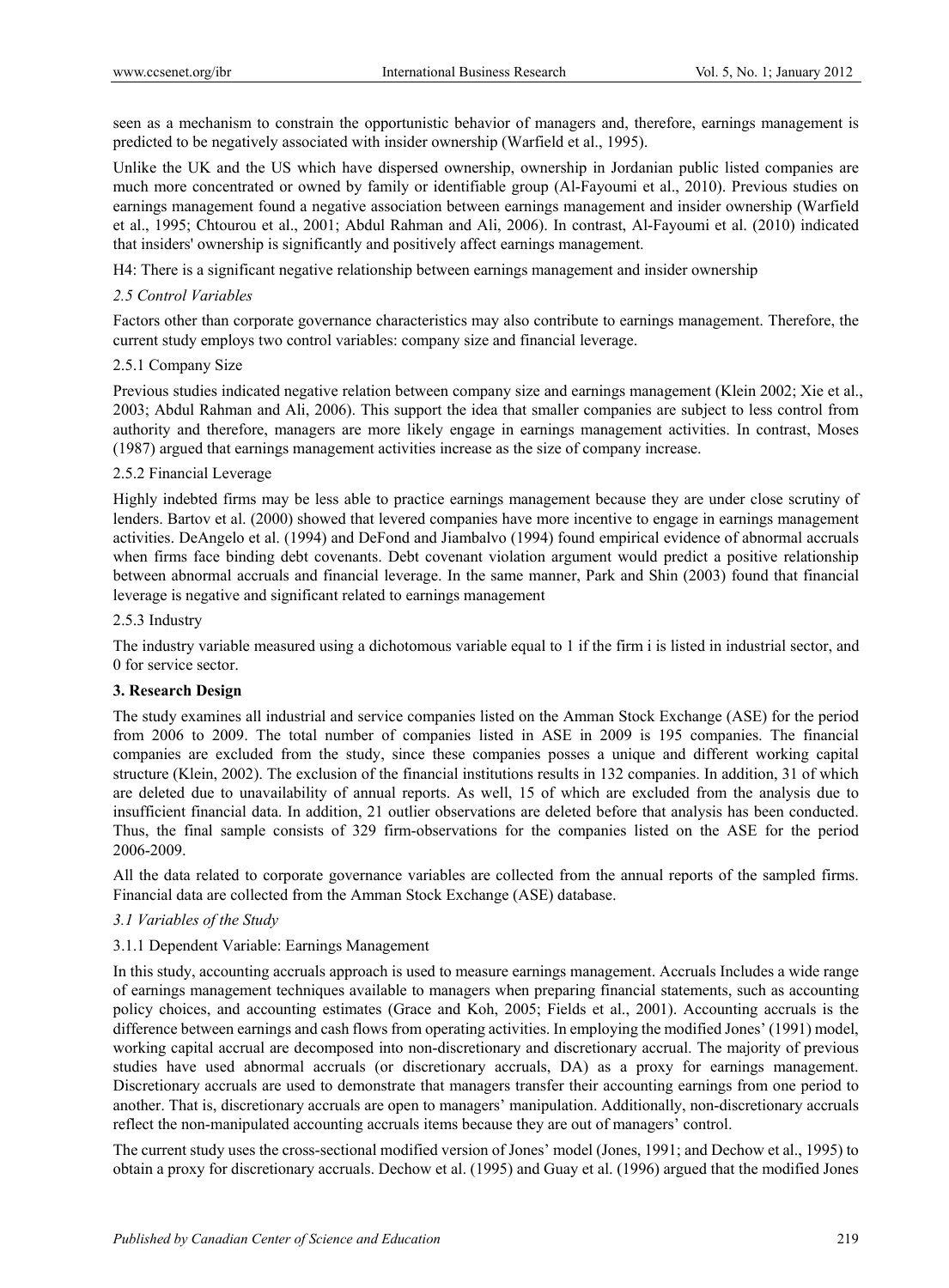model is the most powerful model for estimating discretionary accruals among the existing models. Based on the above argument, DA can be measured as follows:

Total accruals as previously mentioned is the difference between earnings and cash flows from operating activities

$$
TACCit = Nlit - OCFit \tag{1}
$$

Where:

TACCit = total accruals for company i in year t

 $N$ Iit = net income before extraordinary items for company i in year t

 $OCF$ it = operating cash flows for company i in year t

Equation 2 below is estimated for each firm and fiscal year combination

$$
TACCit/Ait-1 = \alpha 1(1/Ait-1) + \alpha 2(\Delta REVit-\Delta RECit)/Ait-1 + \alpha 3(PPEit/Ait-1) + e
$$
 (2)

 $TACC$  total accruals for company i in year t

 $Ait-1 = Lagged total asset for company i$ 

 $\Delta$ REVit = change in operating revenues for company i in year t

 $\Delta$ RECit = change in net receivables for for company i in year t

PPE<sub>it</sub> = gross property, plant and equipment for company i in year t.

 $\alpha$ 1-  $\alpha$ 3 = regression parameters.

 $e = error term$ 

Non-discretionary accruals are measured for each year and fiscal year combination using the equation 3 as follows:

$$
NDTACCit/ Ait-1 = \hat{a}1(1/Ait-1) + \hat{a}2(\Delta REVit - \Delta RECit) + \hat{a}3 PPEit + e
$$
 (3)

NDTACCit = non-discretionary accruals for company i in year t

 $Ait-1 = Lagged total asset for company i$ 

 $\Delta$ REVit = change in operating revenues for company i in year t

 $\Delta$ RECit = change in net receivables for company i in year t

PPEit = gross property, plant and equipment for company i in year t

 $â1 - â3$  = regression parameters

The Difference between total accruals and the non-discretionary components of accruals is considered as discretionary accruals (DACC) as stated in equation 4

$$
DACCit = TACCit - NDACCit \tag{4}
$$

DACCit = discretionary accruals for company i in year t

 $TACCit = total$  accruals for company i in year t

NDTACCit = non-discretionary accruals for company i in year t

3.1.2 Independent Variables

This subsection presents the independent variables and their measurements. Table 1 exhibits the independent variables and their proxies employed in this research.

Insert Table 1 Here

#### **4. Analysis and Results**

#### *4.1 Descriptive Results*

This Subsection presents the results of descriptive analysis for the dependent and independent variables.

4.1.1 Descriptive Results-Dependent Variable

The descriptive analysis for continues independent variables of the study are presented in Table 2. The descriptive analyses of the earnings management for the sample of the industrial and service sector are shown in Table 3. As presented in Table 3, for industrial sector, the magnitude of absolute value of earnings management in the sample has a small mean 0.078 with standard deviation of 0.06 and the range is from a minimum of 0.0001 to a maximum of 0.319. This indicates that the deviation between companies is quite small. For service sector, the result shows that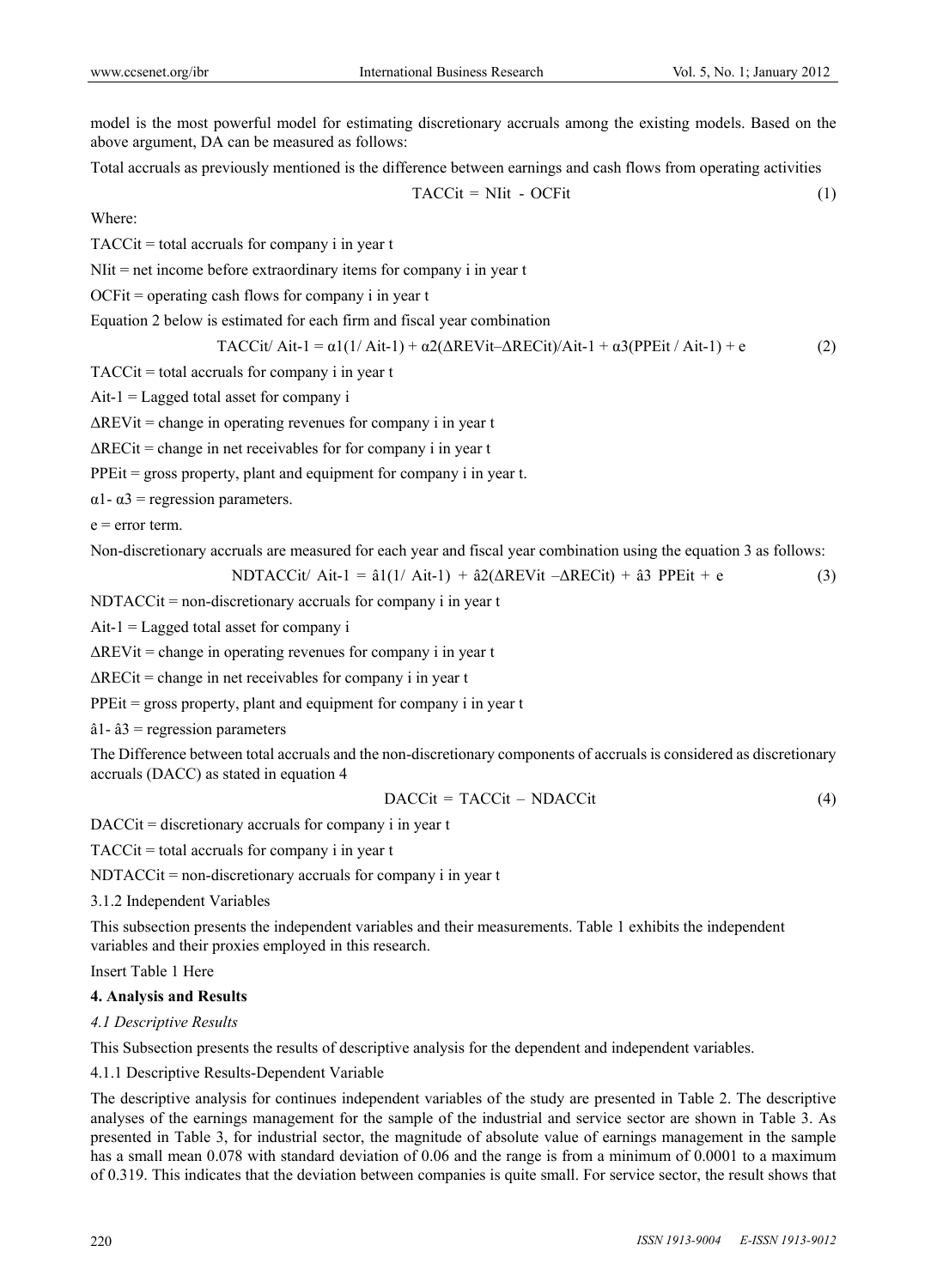companies' absolute value of earnings management has a mean of 0.188 and standard deviation of 0.339 and the range is from a minimum of 0.0025 to maximum of 2.158. This indicates that in general, service companies use earnings management activities more than industrial companies.

# Insert Table 2. & Table 3 Here

## 4.1.2 Descriptive Results-Independent Variables

Table 4 exhibits the descriptive analysis for continuous independent variables used in analysis. Table 5 presents the descriptive statistics regarding the firm continuous variables which are included in the model considering the effects of them on earnings management for industrial and service sectors. The results show that on average, number of independent directors in service sector is higher than industrial sector (0.36 vs. 0.26). For insider ownership, on average, 24% of shares owned by insider in industrial sector, whereas 27% of shares owned by insider directors in service sector. According to board size, for the both sectors, on average number of board size is 9 members. However, the maximum number of board size is 14 members in both sectors, which implies that in general companies do not follow the Jordanian corporate governance codes which recommends that board members should not across 13 members.

#### Insert Table 4 & Table 5 Here

Table 6 exhibits information regarding dichotomous independent variable, namely, role duality. As shown in Table 6, for both sectors, industrial and service the result show that companies do not follow the Jordanian corporate governance regulation which recommends companies to separate between CEO /chairman role.

#### Insert Table 6 Here

#### *4.2 Hypotheses Development*

In order to test whether earnings management among Jordanian non-financial companies is significantly associated with variables identified corporate governance characteristics and control variables, a multiple OLS regression analysis is performed using SPSS version 17. Multiple regression assumptions are checked before we run the analysis to ensure that the assumptions are not violated. Table 7 presents the results of multiple OLS-regression analysis. This model is highly significant ( $F = 4.17 P$ -Value = 0.01) with an adjusted  $R^2$  7.1%, which means that the combinations of the Independent variables explain around 7 % of variation of dependent variables. Specifically, earnings management is found to be related to board size and industry.

#### Insert Table 7 Here

In order to test the hypotheses of the study, for H1: There is a significant negative relationship between earnings management and proportion of independent directors on the board.

The results document positive but insignificant relation between earnings management and percentage of outsider in board. The results find no support for H1 and for the previous studies such as Klein (2002), Xie et al. (2003), Sonda et al. (2003) and Peasnell et al. (2005). In contrast, this result is consistent with Park and Shin (2003), Abdul Rahman and Ali (2006) and Osama and Noguer (2007).

For H2: There is a significant negative relationship between earnings management and board size. The results document that there is negative and significant relation between earnings management and board size. This result supports H2 and consistent with previous studies (Xie at al., 2003 and peasnell et al., 2005). However, this result is in contradiction to prior studies that have found a positive relationship between earnings management and board size (e.g., Abdul Rahman and Ali, 2006).

For H3: There is a significant positive relationship between earnings management and role duality. The results failed to find any support of H3. This result is consistent with Beasly (1996) and Abdul Rahamn and Ali (2006). Conversely, the result is in an opposition to Klein (2002) who found that role duality is positively related to earnings management.

For the last hypothesis, H4: There is a significant negative relationship between earnings management and insider ownership. The results report no relation between insider ownership and earnings management, which means there is so support for H4. However, this result is in contradiction to prior studies that have found a significant relationship between earnings management and insider ownership (e.g., Warfield et al., 1995; Chtourou et al., 2001; Abdul Rahman and Ali, 2006; Al-Fayoumi et al., 2010).

For the control variables, the results document that nor company's size neither leverage are found to be related earnings management. Nevertheless, the results documents that there is negative and significant relation between earnings management and service sector.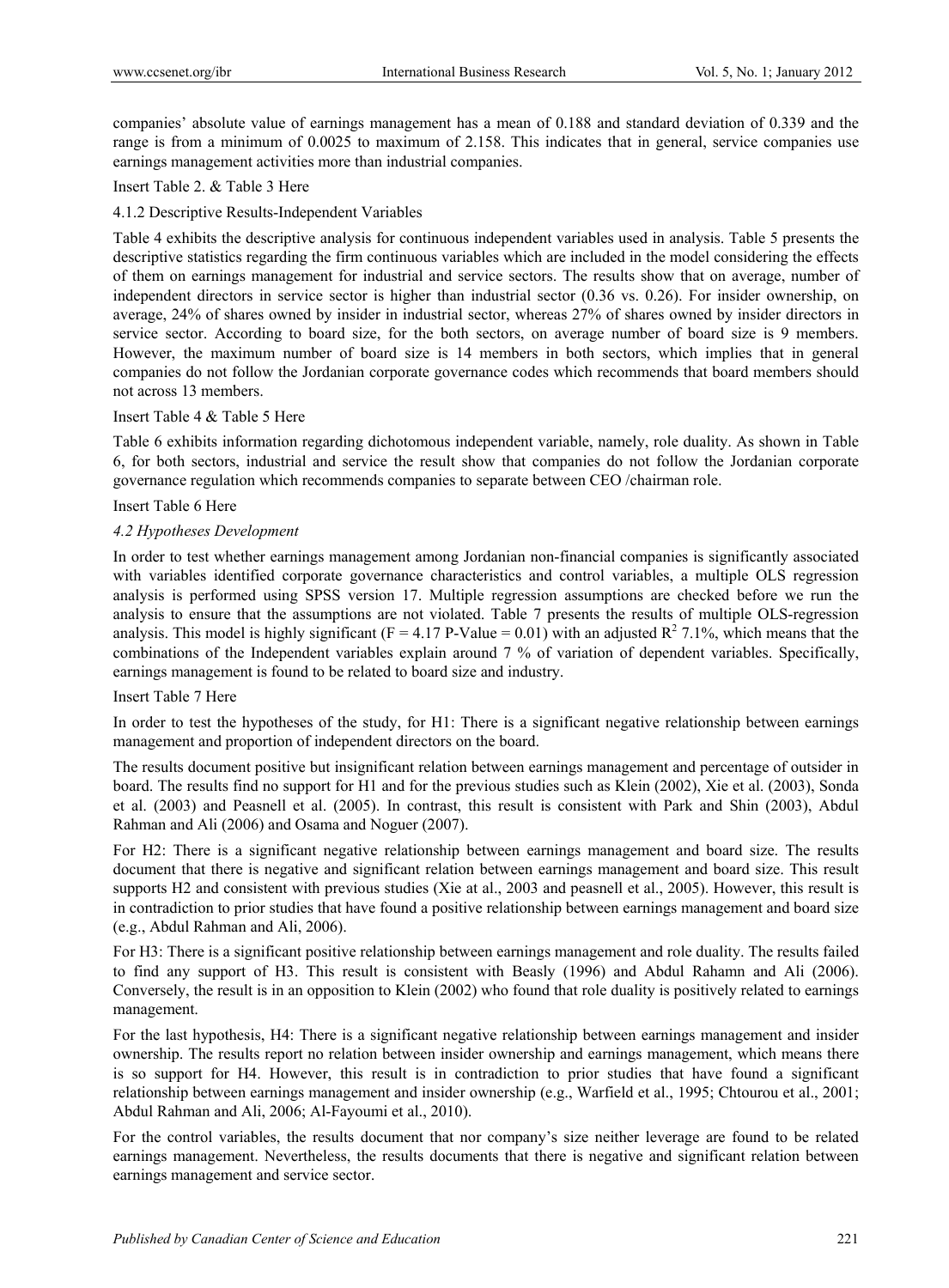In order to examine whether the results of the study are sensitive to industry, individual multiple regression analyses are performed for each industry. The results indicate that board size appears to be negative and significant in sectors, industry and service. However, role duality was negative and significant related to earnings management in service sector only. In general, the results of regression models for each industry, tend not to conflict with the conclusion provided by primary analyses of the study.

#### **5. Conclusion, Limitation and Future Studies**

The objective of this study was to examine the relationship between corporate governance mechanisms and earnings management activities for companies listed on the Amman Stock Exchange (ASE) for the period 2006-2009. The results document no significant relationship between corporate governance factors, with the exception of board size. Corporate governance is viewed in the literature as straightforward agency perspective, and it is sometimes referred to as separation of ownership and control, or separation of finance and management (Shleifer and Vishny, 1997). However, the above assumption may be problematic in an environment such as Jordan, where the agency problem is minimized; since the vast majority of companies owned by identifiable group.

Furthermore, the results show that part of the companies in the study sample do not follow the Jordanian corporate governance regulations, which implies that there is quite low penalties in the case of violation of regulation. Therefore, policy maker should motivate companies to applying corporate governance principles, otherwise they companies should be panelized. The application of corporate governance mechanism is just started in recent years for Jordanian companies, and so they need more time for compliance with the new regulations which may affect the generalizability of our results.

The present study suggests a number of other avenues for future researches. First, the current study examines how corporate governance characteristics affect earnings management. Although field studies and qualitative research methods may raise issues of generalizability, future studies adopting this approach may complement this study by interviewing standard setters and managers to examine the regulation setting process by the former and the motivations for the latter to follow regulations.

Second, this study relies on the view that earnings management activities are undesirable. However, Peasnell et al. (2005) argued that earnings management activities can be viewed as beneficial to shareholder, in particular when earnings management is used in order to improve informativness of reported earnings. Therefore, future research can be conducted to investigate how much earnings management activities are harmful to shareholders.

Third, future research could be conducted for financial companies, where legal and regulatory authorities may play an important role in monitoring managers' activities.

#### **References**

Abbott, L. J., Park, Y., & Parker, S. (2000). The Effects of Audit Committee Activity and Independence on Corporate Fraud. *Managerial Finance*, 26(11), 55-67. http://dx.doi.org/10.1108/03074350010766990

Abdul Rahman, R., & Ali, F. (2006). Board, Audit committee, Culture and Earnings Management: Malaysian Evidence. *Managerial Auditing Journal*, 21(7), 783-804. http://dx.doi.org/10.1108/02686900610680549

Al-Fayoumi, N., Abuzayed, B., & Alexander, D. (2010). Ownership Structure and Earnings Management in Emerging Markets: The Case of Jordan. *International Research Journal of Finance and Economics*, 38, 28-47.

Al-khabash A. A., & Al-Thuneibat, A. A. (2009). Earnings Management Practices from the Perspective of External and Internal Auditors: Evidence from Jordan. *Managerial Auditing Journal*, 24(1), 58-80. http://dx.doi.org/doi 10.1108/02686900910919901

Agrawal, A., & Knoeber, C. R. (1996). Firm Performance and Mechanisms to Control Agency Problems between Manager and Shareholders. *Journal of Financial and Quantitative Analysis*, 31, 377-89. http://dx.doi.org/10.2307/2331397

Andres, P. D., Azofra, V., & Lopez, F. (2005). Corporate Boards in OECD Countries: Size, Composition, Functioning and Effectiveness. *Corporate Governance: An International Review*, 13(2), 197-210. http://dx.doi.org/10.1111/j.1467-8683.2005.00418.x.

Bartov, E., Gul, F. A., & Tsui, J. S. L. (2000). Discretionary-Accruals Models and Audit Qualifications. New York: Working Paper, New York University.

Beasley, M. S. (1996). An Empirical Analysis of the Relation between the Board of Director Composition and Financial Statement Fraud. *The Accounting Review*, 71(4), 443-465.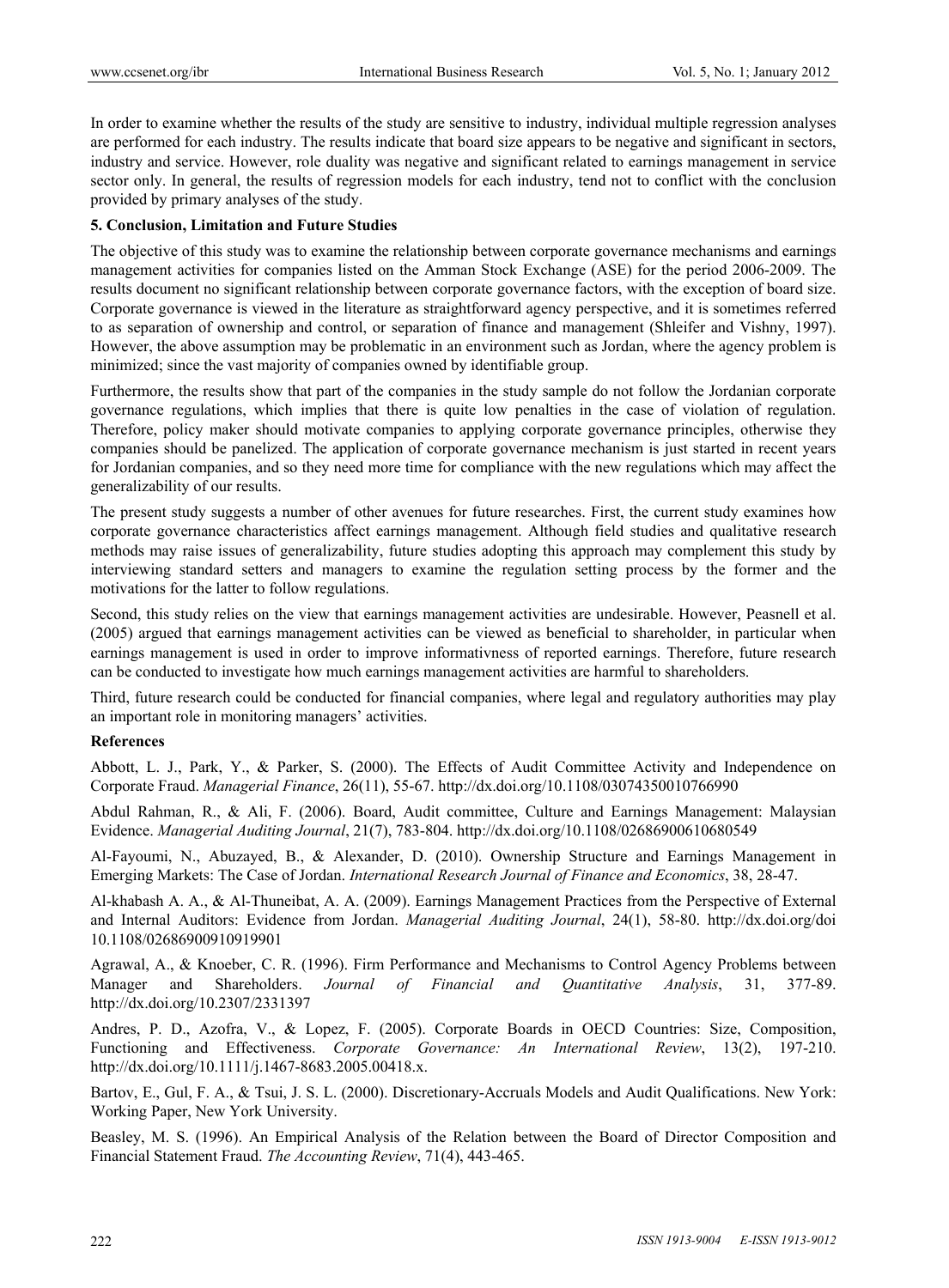Bedard, J., Chtourou, S., & Courteau, L. (2004). The Effect of Audit Committee Expertise, Independence, and Activity on Aggressive Earnings Management, Auditing: *A Journal of Practice and Theory*, 23(2), 13-35. http://dx.d doi.org/10.2308 8/aud.2004.23 .2.13

Brickley, J. A., Coles, J. L., & Terry, R. L. (1994). Outside Directors and the Adoption of Poison Pills. *Journal of* Financial Economics, 35, 371-390. http://dx.doi.org/10.1016/0304-405X(94)90038-8

Cheng, Q., & Warfield, T. (2005). Equity Incentives and Earnings Management. *The Accounting Review*, 80, 441–477. http://dx.doi.org/10.2308/accr.2005.80.2.441

Chtourou, S. M., Bedard, J., & Courteau, L. (2001). Corporate Governance and Earnings Management. Working Paper, University of Laval Canada.

Dalton, D. R., Daily, C. M., Johnson, J. L., & Ellstrand, A. E. (1999). Number of Directors and Financial Performance: A Meta Analysis. *Academy of Management Journal*, 42(6), 674-686. http://dx.doi.org/10.2307/256988

DeAngelo, H., DeAngelo, L., & Skinner, D. J. (1994). Accounting Choice in Troubled Companies. *Journal of* Accounting and Economics, 17, 113–144. http://dx.doi.org/doi:10.1016/0165-4101(94)90007-8

Dechow, P. M., Sloan, R. G., & Sweeney, A. P. (1995). Detecting Earnings Management. The Accounting Review, 70(2), 193 -225.

Dechow, P., Sloan, R. G., & Sweeney, A. (1996). Causes and Consequences of Earnings Manipulations: An analysis of Firms Subject to Enforcement Actions by the SEC. Contemporary Accounting Research, 13,1-36. http://dx.doi.org/doi:10.1111/j.1911-3846.1996.tb00489.x

DeFond, M. L., & Jiambalvo, J. (1994). Debt Covenant Violation and the Manipulation of Accruals. *Journal of* Accounting and Economics, 17, 145–176. http://dx.doi.org/10.1016/0165-4101(94)90008-6

Dunn, D. J. (1987). Directors Aren't Doing their Jobs, Fortune, March, 117-119.

Dunn, D. J. (1987). Directors Aren't Doing their Jobs, Fortune, March, 117-119.<br>Ebrahim, A. (2007). Earnings Management and Board Activity: An Additional Evidence. *Review of Accounting and* Finance, 6(1), 42-58. http://dx.doi.org/10.1108/14757700710725458

Epps R. W., & Ismail, T. H. (2008). Board of Directors' Governance challenges and Earnings Management. *Journal of Account ting & Organi izational Chan nge*, 5(3), 390-4 416. http://dx.d doi.org/doi 10 .1108/183259 10910986981

Fama, E. F., & Jensen, M. C. (1983). Separation of Ownership and Control, Journal of Law and Economics, 26, 301-325. http://dx.doi.org/10.1086/467037

Fields, T., Lys T., & Vincent, L. (2001). Empirical Research on Accounting Choice. *Journal of Accounting &* Economics, 31, 255-307. http://dx.doi.org/10.1016/S0165-4101(01)00028-3

Grace, H., & Koh, P. (2005). Does the Presence of Institutional Investors Influence Accruals Management? Evidence from Australia. *Corporate Governance*, 13, 809-823. http://dx.doi.org/10.1111/j.1467-8683.2005.00472.x

Guay, W. R., Kothari, S.P., & Watts, R. L. (1996). A Market-based Evaluation of Discretionary Accruals Models. Journal of Accounting Research, 34, 83-105. http://dx.doi.org/10.2307/2491427

Gul, F. A., Chen, C. J. P., & Tsui, J. S. L. (2003). Discretionary accounting accruals, managers' incentives, and audit fees. Contemporary Accounting Research, 20, 441-464. http://dx.doi.org/10.1506/686E-NF2J-73X6-G540

Healy, P., & Wahlen, J. (1999). A Review of the Earnings Management Literature and Its Implications for Standard Setting. *Accounting Horizons*, 13, 365–383. http://dx.doi.org/10.2308/acch.1999.13.4.365

Huther, J. (1997). An Empirical Test of the Effect of Board Size on Firm Efficiency. *Economics Letters*, 54, PP. 259-264. http://dx.doi.org/10.1016/S0165-1765(97)00035-9

Jensen, M. (1993). The Modern Industrial Revolution, Exit, and the Failure of Internal Control Systems. *Journal of* Finance, 48, 831-880. http://dx.doi.org/10.2307/2329018

Jensen, M., & Meckling, W. (1976). Theory of the Firm: Managerial Behavior, Agency Costs and Ownership Structure. *Journal of Fin nancial Econom mics*, 3, 305–3 360. http://dx.d doi.org/10.101 6/0304-405X( (76)90026-X

Jones, J. (1991). Earnings Management during Import Relief Investigations. *Journal of Accounting Research*, 29(2), 193-228. http://dx.doi.org/10.2307/2491047

Klein, A. (2002). Audit Committee, Board of Directors' Characteristics, and Earnings Management. *Journal of Accounting g and Econom mics*, 33(3), 375 5-400. http://dx x.doi.org/10.10 016/S0165-41 01(02)00059-9 Accounting and Economics, 33(3), 375-400. http://dx.doi.org/10.1016/S0165-4101(02)00059-9<br>Moses, O. D. (1987). Income Smoothing and Incentives: Empirical Tests Using Accounting Changes. The

*Accounting Review*, 4, 358-377.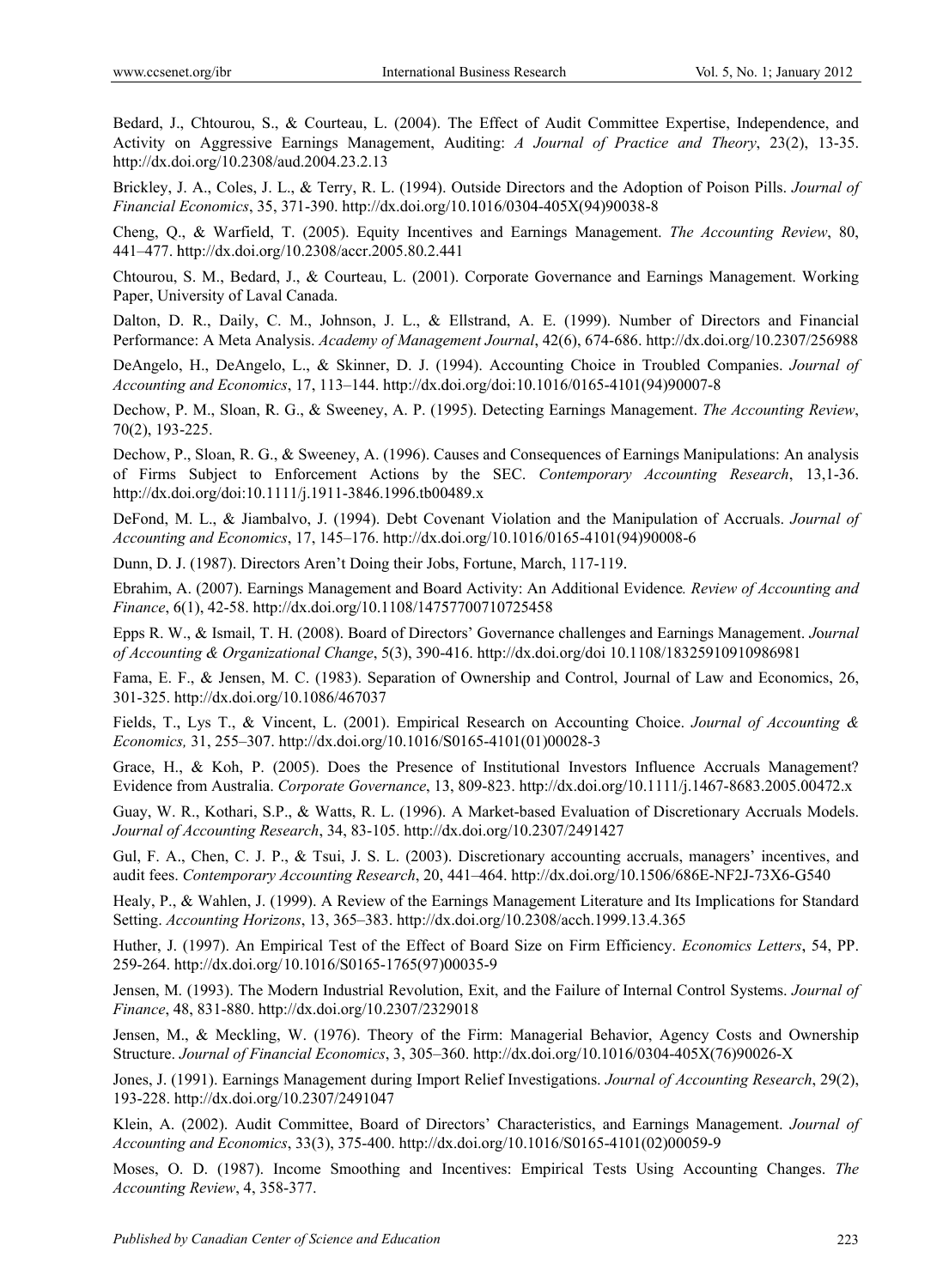Osma, B. G., & Noguer, B. G. (2007). The Effect of the Board Composition and its Monitoring Committees on Earnings Management: Evidence from Spain. *Corporate Governance An International Review*, 15(6), 1413-1428. http://dx.doi.org/10.1111/j.1467-8683.2007.00654.x

Park, W. Y., & Shin, H. H. (2003). Board composition and earnings management in Canada. *Journal of Corporate Finance*, 185, 1-27. http://dx.doi.org/10.1016/S0929-1199(03)00025-7

Peasnell, K. V., Pope, P. F., & Young, S. (2005). Board Monitoring and Earnings Management: Do Outside Directors Influence Abnormal Accruals? *Journal of Business Finance & Accounting*, 32, 1311-46. http://dx.doi.org/10.1111/j.0306-686X.2005.00630.x

Shen, C-H., & Chih, H-L. (2007). Earnings Management and Corporate Governance in Asia's Emerging Markets. 15(5), 999-1021.

Schipper, K. (1989). Commentary on Earnings Management. *Accounting Horizons*, 3, 91–102.

Shleifer, A., & Vishny, R.W. (1997). Large Shareholders and Corporate Control. *Journal of Political Economy*, 94(3), 461-488. http://dx.doi.org/10.1086/261385

Sonda M. C., Bedard, J., & Courteau, L. (2003). Corporate Governance and Earnings Management. Working Paper, http/paper.ssrn.com.

Xie, B., Davidson, N. W., & DaDalt, P. (2003). Earnings Management and Corporate Governance: The Roles of the Board and the Audit Committee. *Journal of Corporate Finance*, 9(3), 295-316. http://dx.doi.org/10.1016/S0929-1199(02)00006-8

Yermack, D. (1996). Higher Market Valuation of Companies with A Small Board of Directors. *Journal of Financial Economics*, 40, 185-2. http://dx.doi.org/10.1016/0304-405X(95)00844-5

Warfield, T. D., Wild, J. J., & Wild, K. L. (1995). Managerial Ownership, Accounting Choices and Informativeness of Earnings. *Journal of Accounting and Economics*, 20, 61-91. http://dx.doi.org/10.1016/0165-4101(94)00393-J

| <b>Independent Variables</b>           | Code           | Proxies                                                                                                                                           |
|----------------------------------------|----------------|---------------------------------------------------------------------------------------------------------------------------------------------------|
| Proportion of independent<br>directors | <b>BIND</b>    | Number of independent non-executive directors to total number of board members                                                                    |
| Board size                             | <b>BOARD</b>   | Total number of board members                                                                                                                     |
| Role Duality                           | <b>DUALITY</b> | A dichotomous variable equal to 0 if the firm i is separated between the role of CEO and Chairman,<br>and 1 otherwise.                            |
| Concentrated ownership                 | <b>INSIDER</b> | The percentage of shares held by officers or directors within the company.                                                                        |
| Control Variables                      |                |                                                                                                                                                   |
| Company size                           | <b>SIZE</b>    | The natural logarithm of total asset                                                                                                              |
| Financial leverage                     | <b>LEV</b>     | Total debt to total assets.                                                                                                                       |
| Industry                               | <b>INDUST</b>  | The industry variable measured using a dichotomous variable equal to 1 if the firm i is listed in<br>industrial sector, and 0 for service sector. |

Table1. Independent Variables and their Measurements

| Sector              | Mean                    | Std.<br><b>Deviation</b><br>DC. | Minimum | Maximum |
|---------------------|-------------------------|---------------------------------|---------|---------|
| Earnings Management | 122<br>$\cdots$<br>0.13 | 197<br>0.17                     | 0.0001  | 2.158   |

Table 3. Descriptive Analysis for Earnings Management Classified by Industry

| Sector     | Mean  | Std. Deviation | Minimum | Maximum |
|------------|-------|----------------|---------|---------|
| Industrial | 0.078 | 0.060          | 0.319   | 0.0001  |
| Service    | 0.188 | 0.339          | 2.158   | 0.0025  |